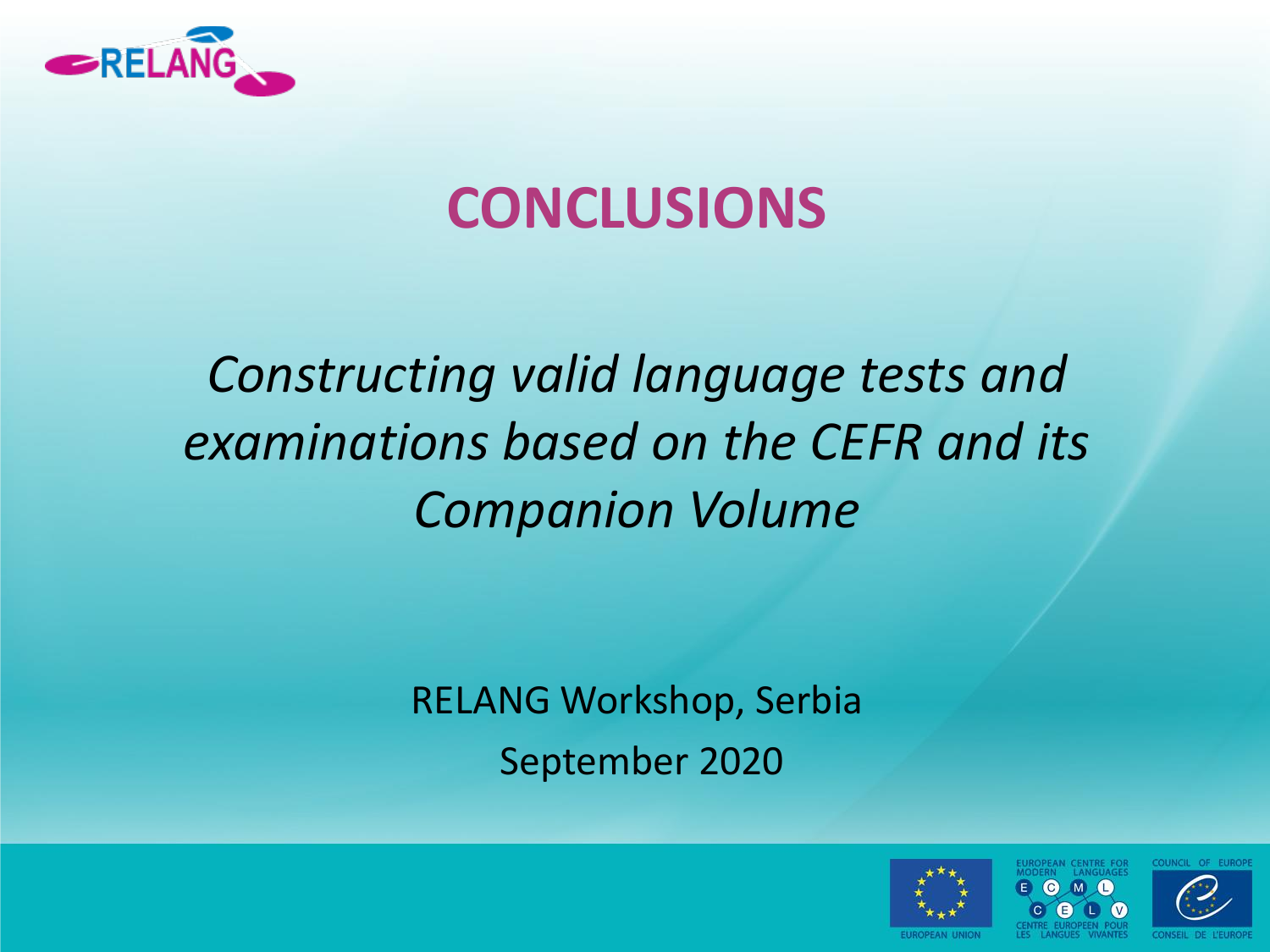

#### **Aims**

- To get better acquainted with the CEFR and its Companion Volume and learn how to exploit them as a tool in language teaching and assessment.
- To get practical advice on how to define and/or revise learning outcomes and construct tasks for testing speaking, listening, reading and writing.

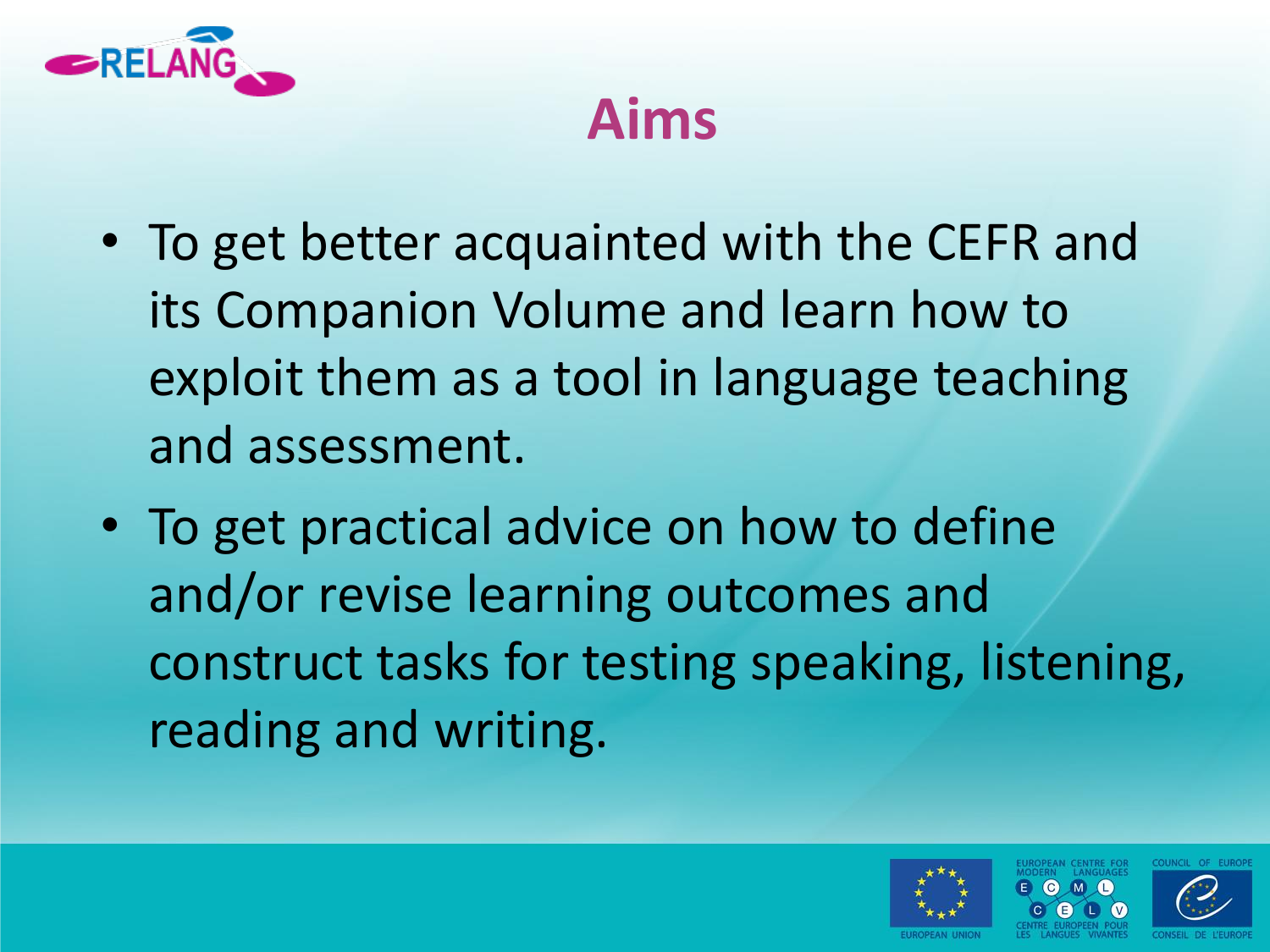

# **Workshop outcomes**

- Participants will gain a deeper insight into CEFR descriptors for practical purposes.
- In assessment and language instruction in general, teachers will focus more on how students can actually perform in real-life situations.
- Teachers will be able to construct tests in line with the CEFR that can better assess such performance.

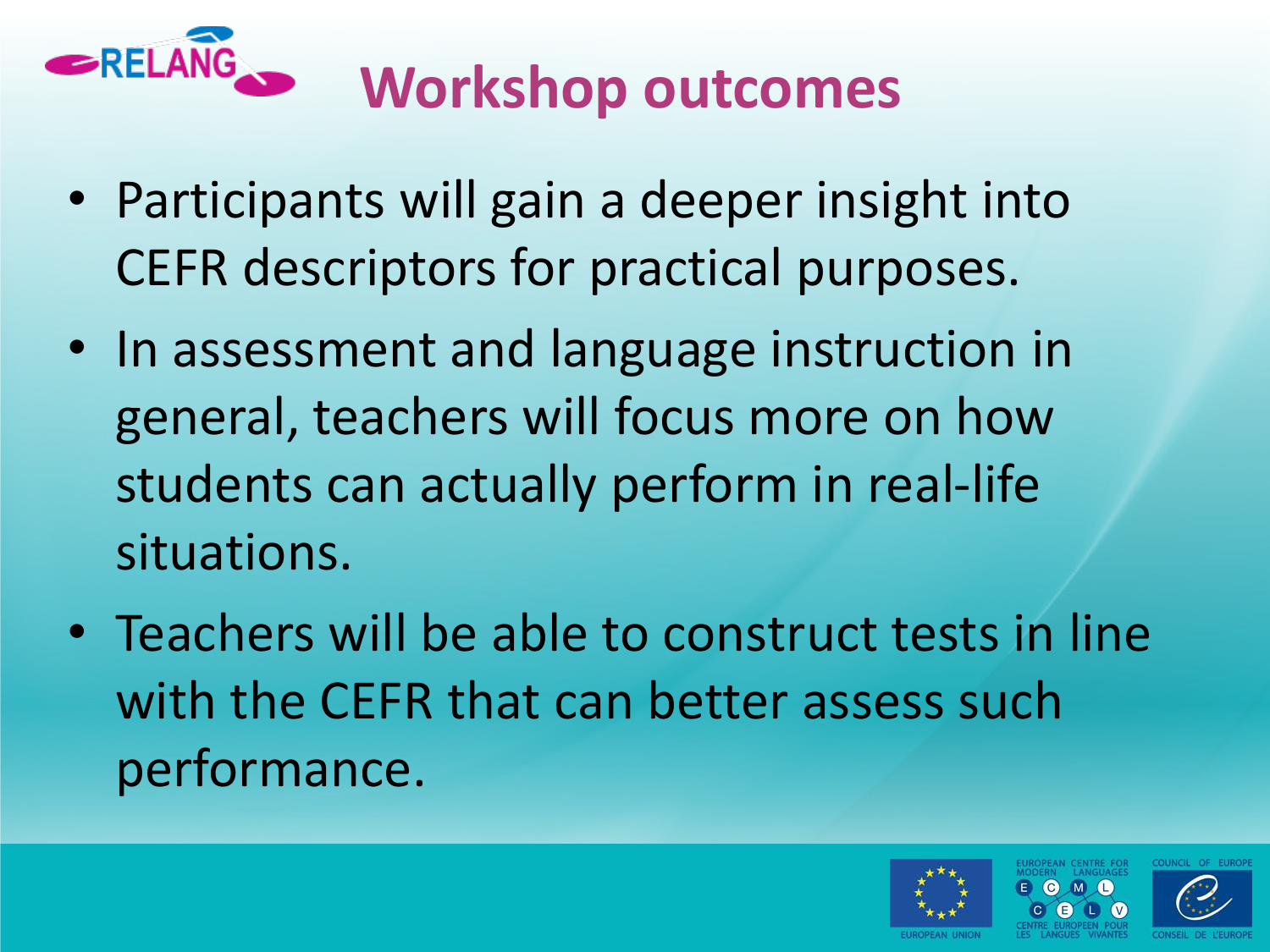

#### **Relations Outcomes – CEFR**

- Outcomes need to be CEFR-based
- Limited number of Serbian descriptors
- Serbian descriptors may be linked to various levels
- Serbian descriptors are not always specific enough
- Mediation is included in outomes



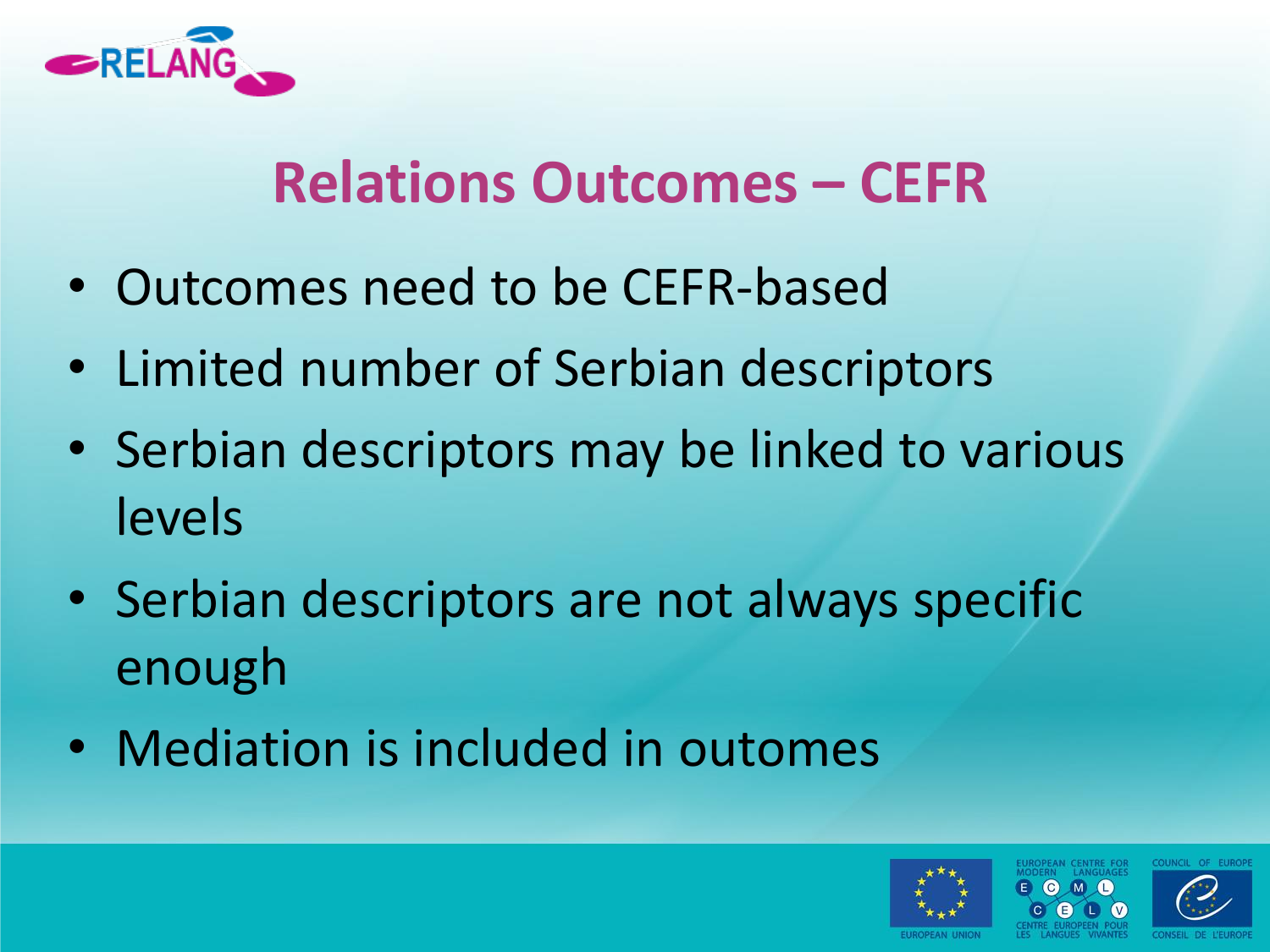# **CEFR-level based tests**

Focus on one level only in a test because:

- A sufficient number of tasks at a specific level is needed for valid and reliable assessment;
- A score in itself is not an indication of a CEFRlevel;
- A low score does not therefore indicate a CEFR-level below the intended tests level
	- Exceptions: speaking and possibly writing tests

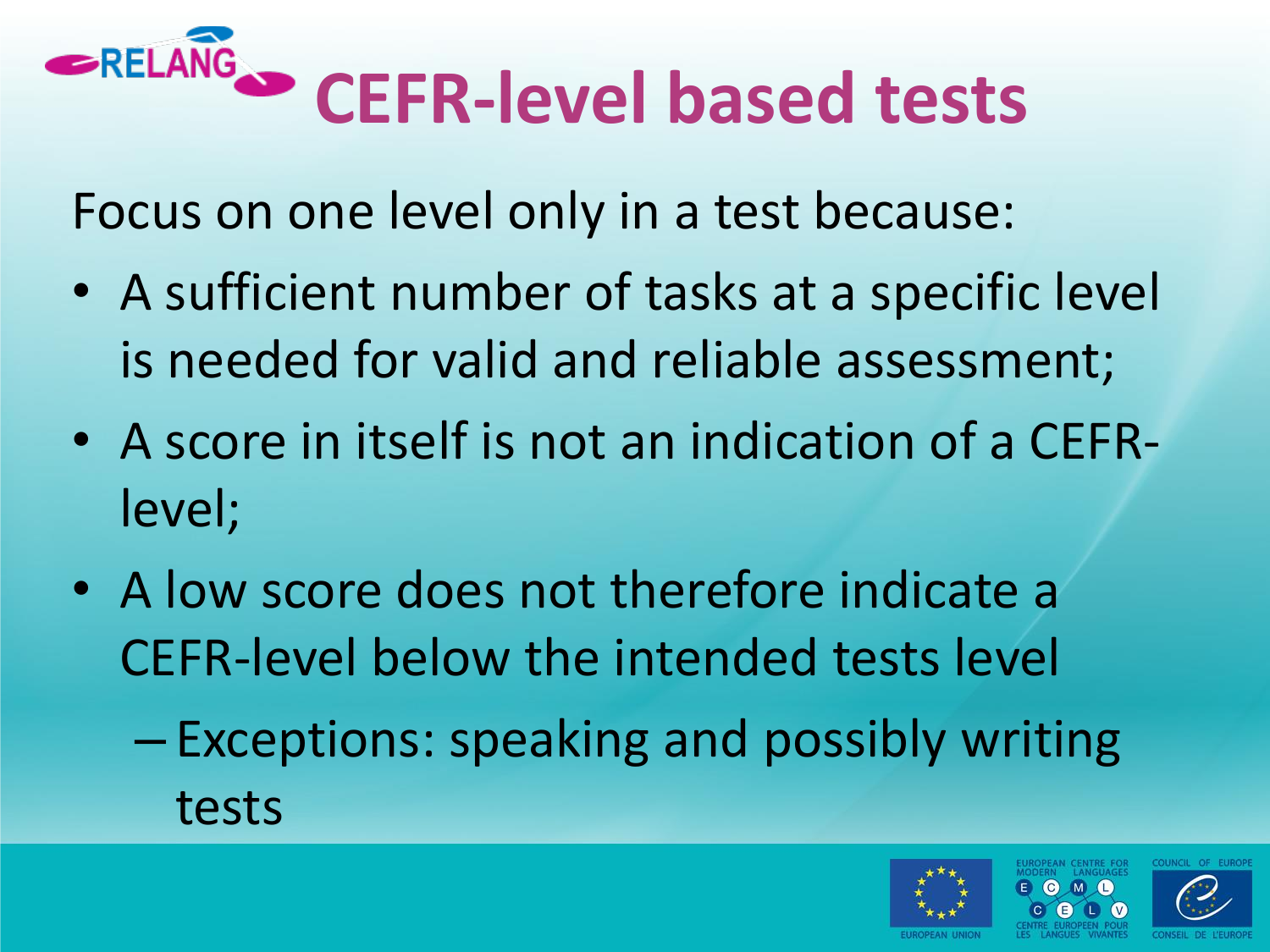

# **Issues for the future: test content**

- Skills / subskills to be tested:
	- Listening
	- Reading
	- Speaking
	- –Writing
- Number of items per skill?
- Themes, contexts, situations (Table 5 in CEFR):
	- Suitable for teenagers
	- Subjects and texts to be avoided



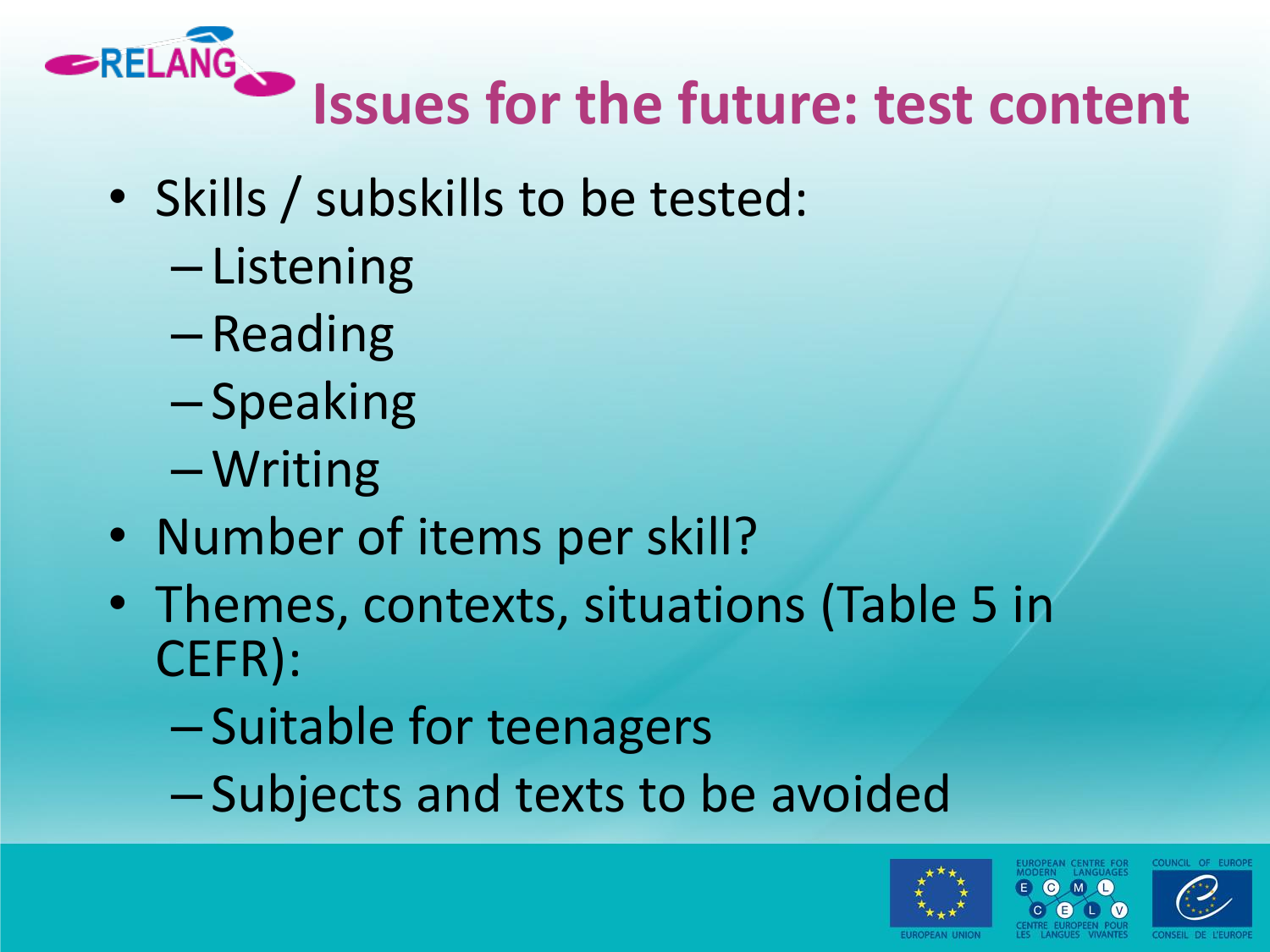

# **Reading/Listening**

- Choice of texts
- Test length (20-30 items per skill and per level)
- Distribution MCh open-ended
- Use of T/F
- Example needed
- Test materials and equipment needed for listening
- Involvement of pre-service and in-service training

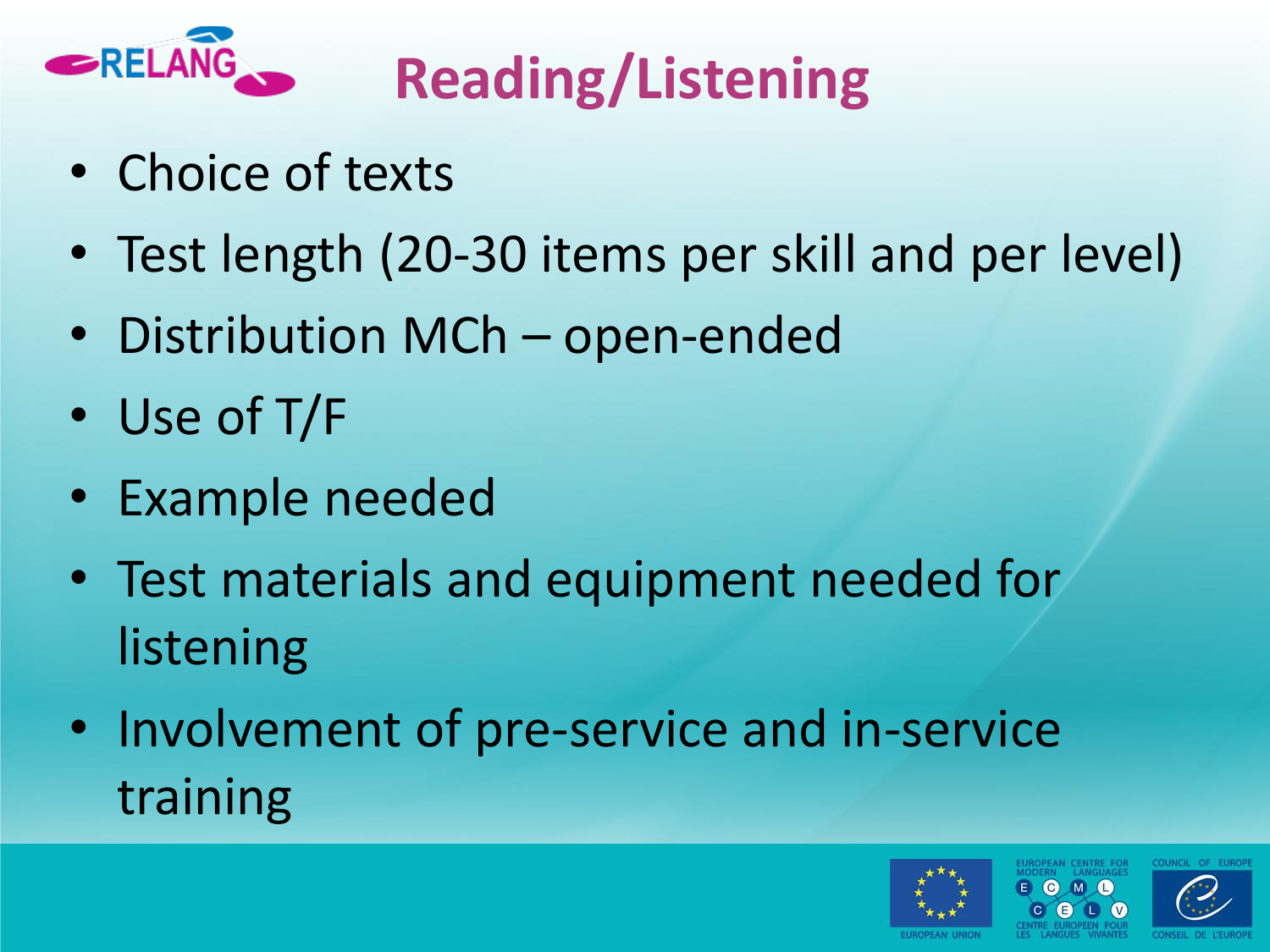

# **Writing**

- Recognizable formats (e-mail/blogs)
- E-test to imitate real-life formats
- Minimal requirements per task
- Minimum number of words
- Use of visuals (to avoid copying?)
- Appealing content

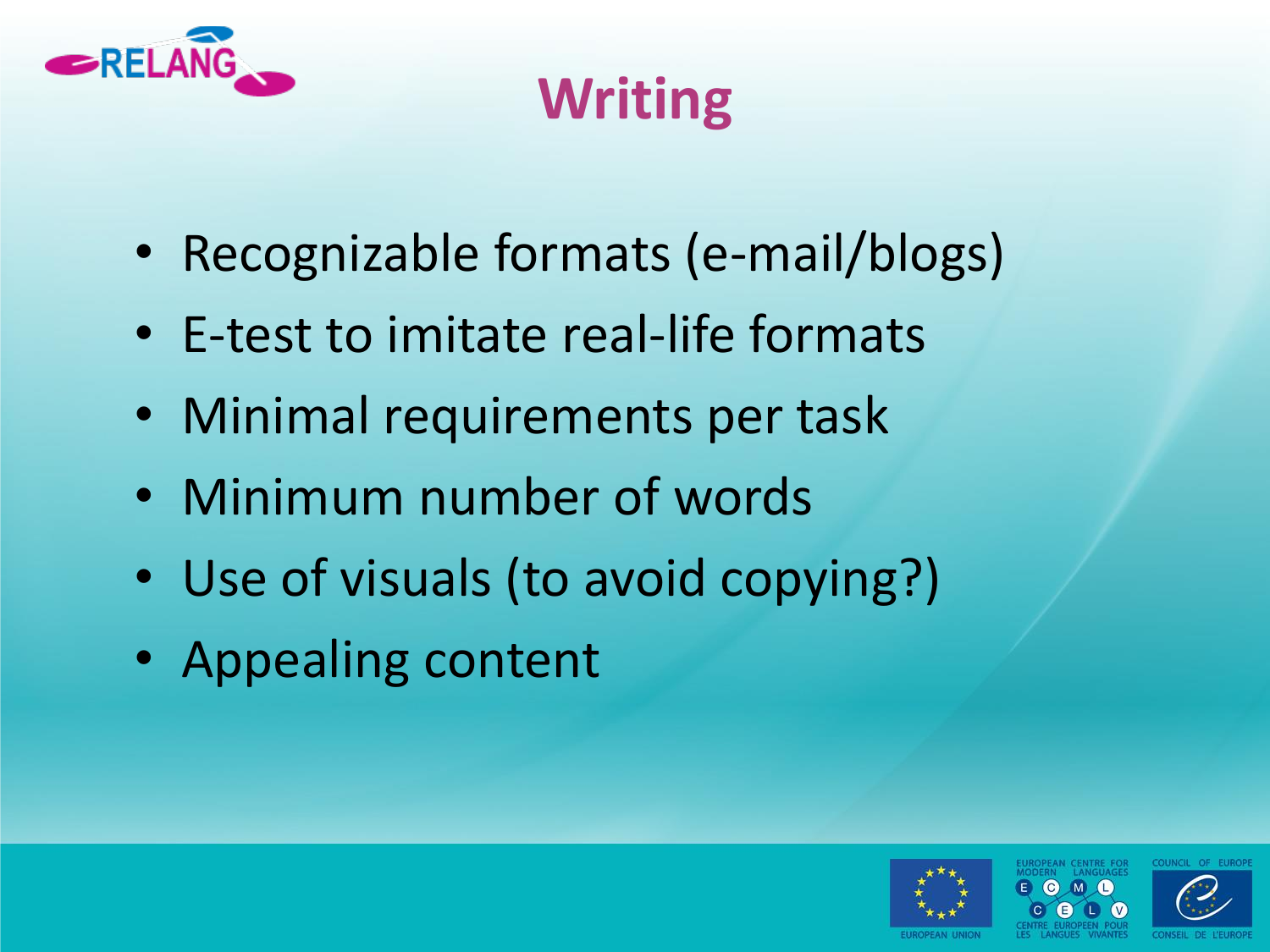

## **Speaking**

- Production AND Interaction to be tested
- Use of visuals (clear enough?)
- Scoring absence of responses
- Appealing content
- Role of interlocutor
- Two students tested at the same time?
- Motivation test takers



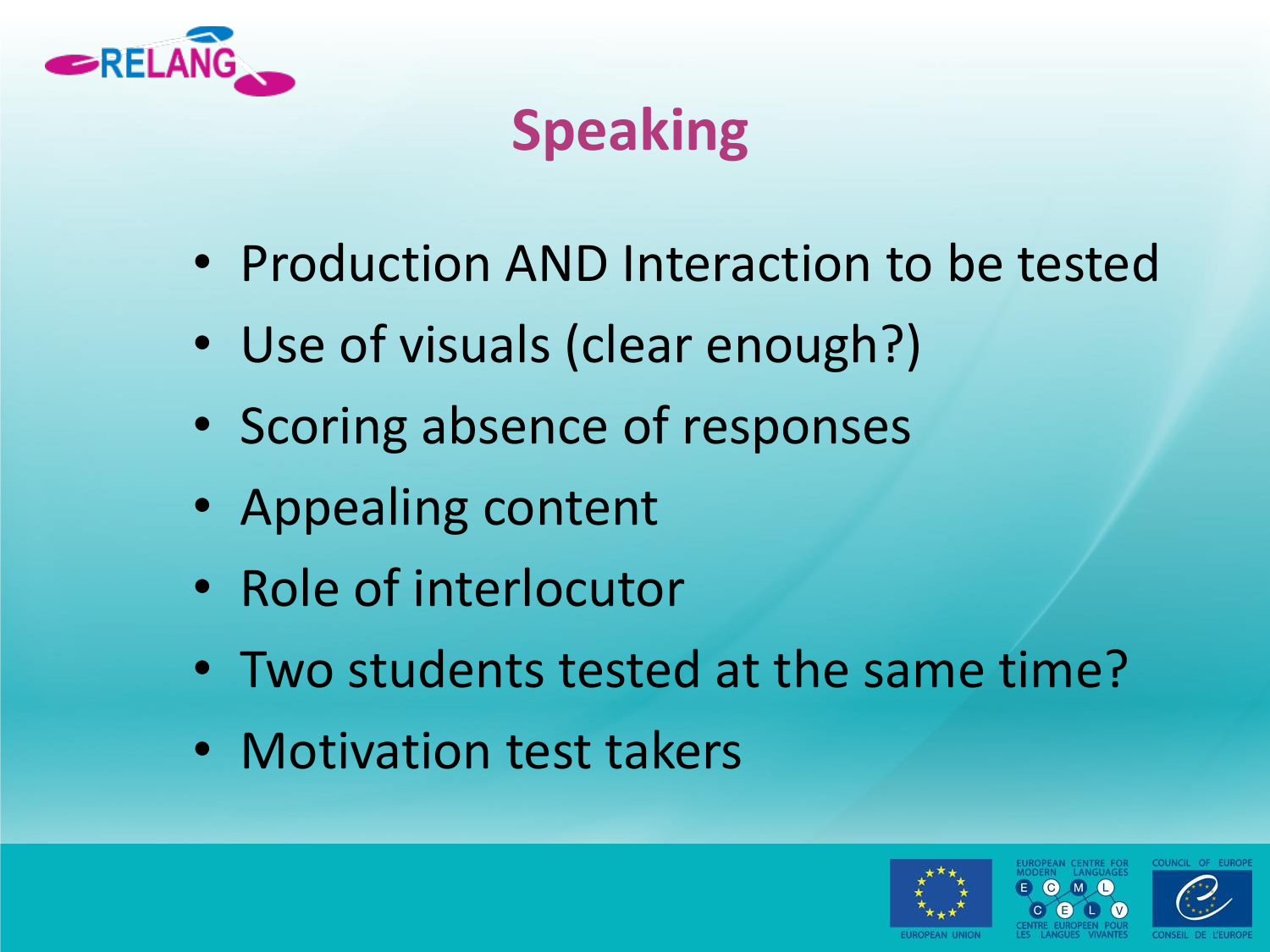

## **Issues for the future: procedures**

- Assessment criteria for writing/speaking:
	- Reviewing the distribution of scores per criterion
	- Conversion of marks into grades
- Introduce benchmarking
- Introduce standard setting



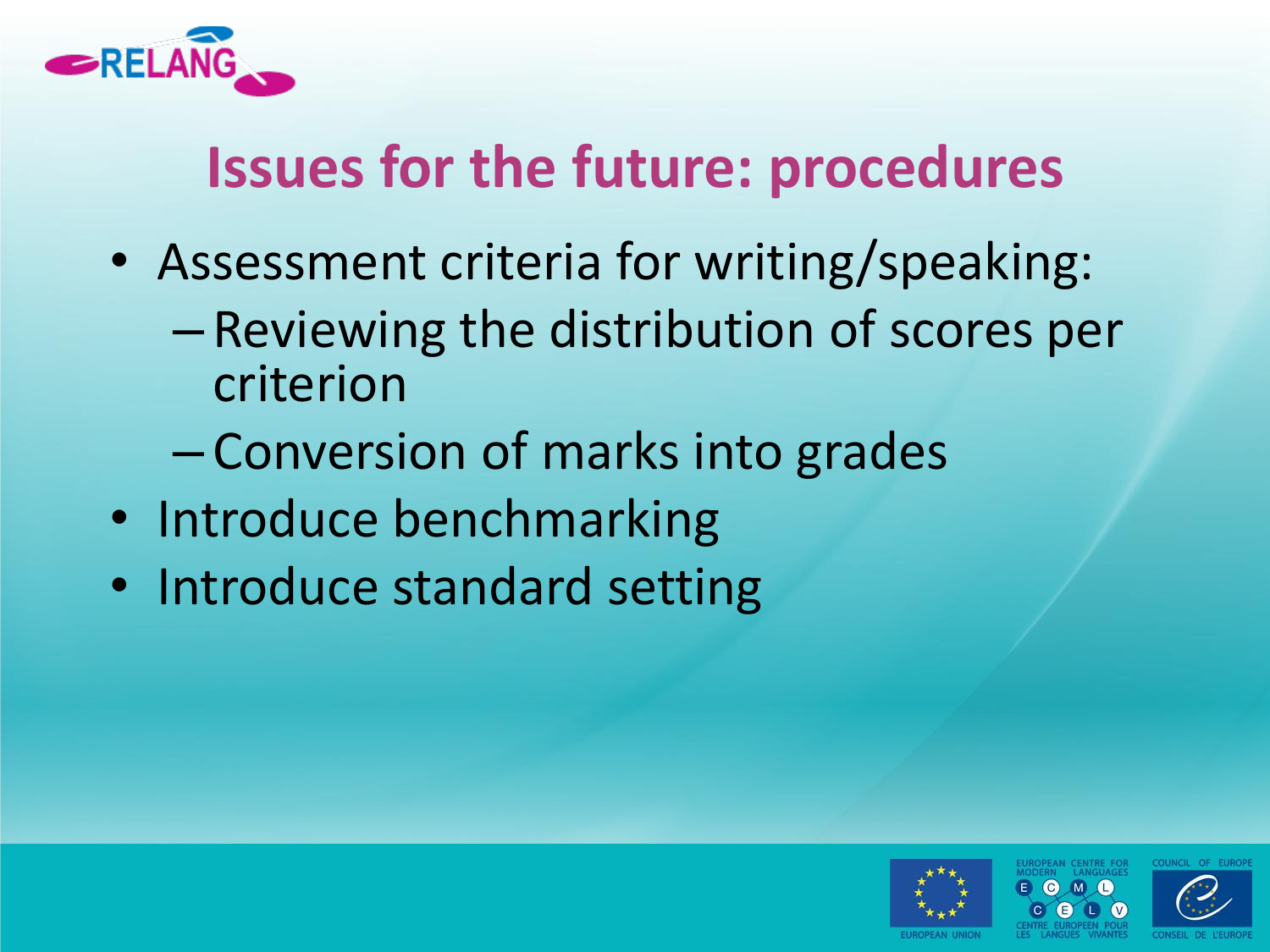

- A written instruction for item writers needed.
- A construction team of a larger group of item writers
- A screening panel consisting of at least three experts
- A qualified native speaker checking all texts and tasks.
- Communication with the teaching community.
- Communication with the teacher trainers:
	- Preservice
	- In-service